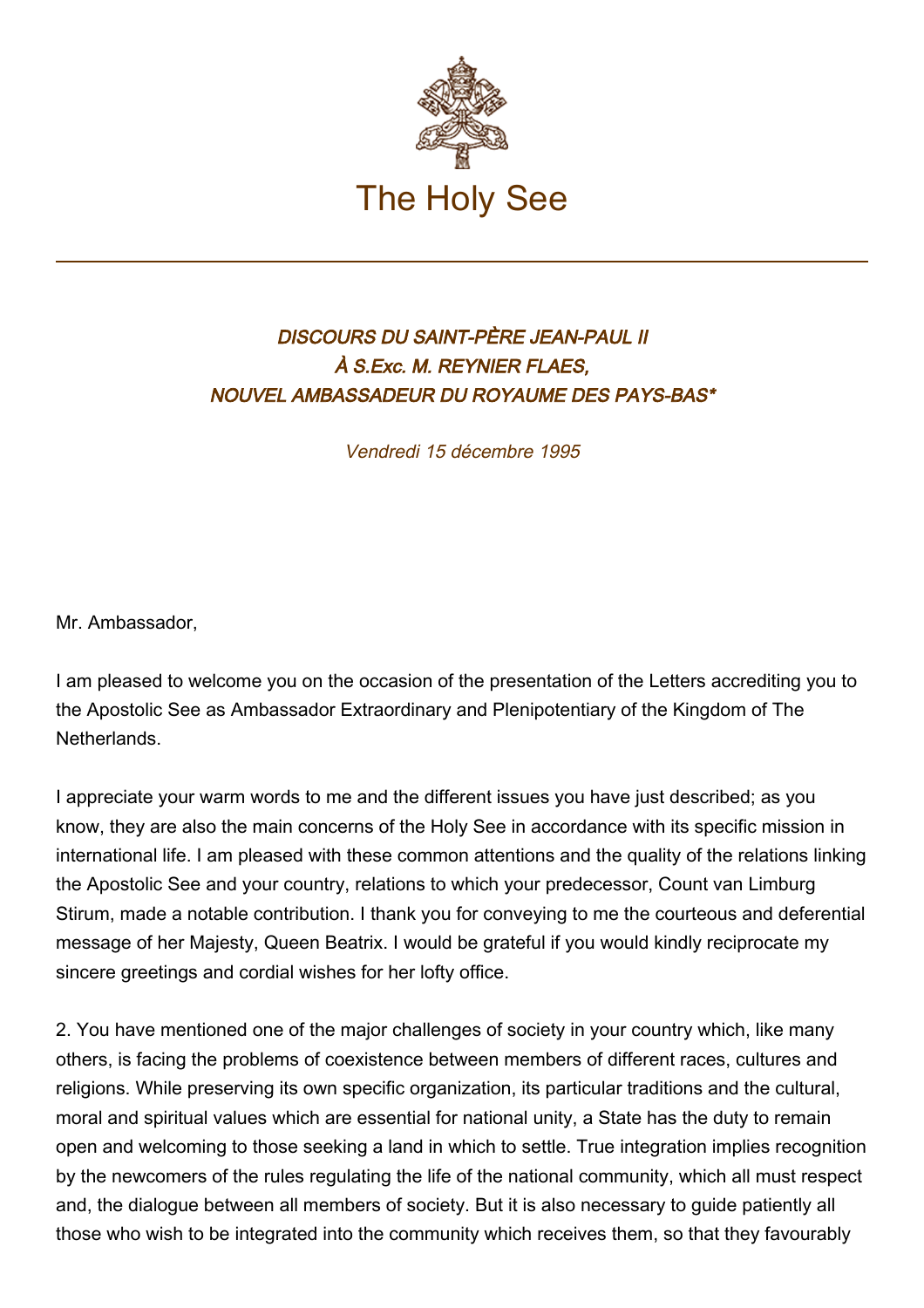accept the constraints inherent in social life while preserving their own culture. A sense of acceptance and solidarity, particularly with regard to the most underprivileged – qualities which your people are keen to develop – can only contribute to increasing the active participation of all in building an ever more congenial society, respectful of the different sensitivities of all its members.

3. In the social context, it is appropriate to give a special place to its basic cell, the family. It is through the family that society's fundamental human links are built. It is the stable commitment between a man and a woman that establishes the family, built on the values of endurance and fidelity necessary for the spiritual, moral, psychological and physical development of all its members. We must be certain that the fraternal relations which are learnt in the family, through education and the affectionate attention of each, can only help the harmonious and peaceful growth of personalities.

4. In mentioning my recent visit to the headquarters of the United Nations General Assembly, thereby showing the attention and esteem of the Dutch authorities for the interventions of the Apostolic See in international life, you have remembered some of the basic principles of social life, at the heart of a nation and in the relations between States and peoples. With the collapse of the totalitarian regimes, the promotion of human rights has made significant progress in many countries. But nevertheless, in some peoples one can observe the temptation to withdraw into themselves, to resort to weapons rather than accept dialogue and negotiation in order to resolve conflicts and achieve the peace which all need. In this area I acknowledge the efforts of the States that have striven to support the peace negotiations and to contribute material aid and moral and spiritual comfort to the peoples in the different parts of the globe where fratricidal fighting still continues. I want to reiterate the great esteem I have for the authorities of your country, which has the experience of a tradition of dialogue, democratic life and hospitality, and which has taken part in the peace process on different continents, thus promoting the values of freedom, justice and solidarity.

5. You know that the Holy See is attached to the most fundamental human rights on which all the other rights are based: the right of every human being to see his dignity recognized. In fact our contemporaries' attitude to their brothers and sisters is formed by teaching consciences to respect every person from his conception to the natural end of his life. Man's life cannot be-based only on the social recognition accorded him or denied him by others. The future of the human being and of society is linked to our attitude to people, especially the weakest and the most deprived, because in promoting their dignity and by showing them compassion, we cause all humanity to grow. Before them, reason urges us to recognize the profound being, the spiritual being, beyond what is apparent at a mere glance. I hope that the Catholic Church's thinking is accepted in this spirit and that the media will take pains to help make it known without bias.

You have just recalled my recent visit to the famous Roman church of Sts Michael and Magnus,